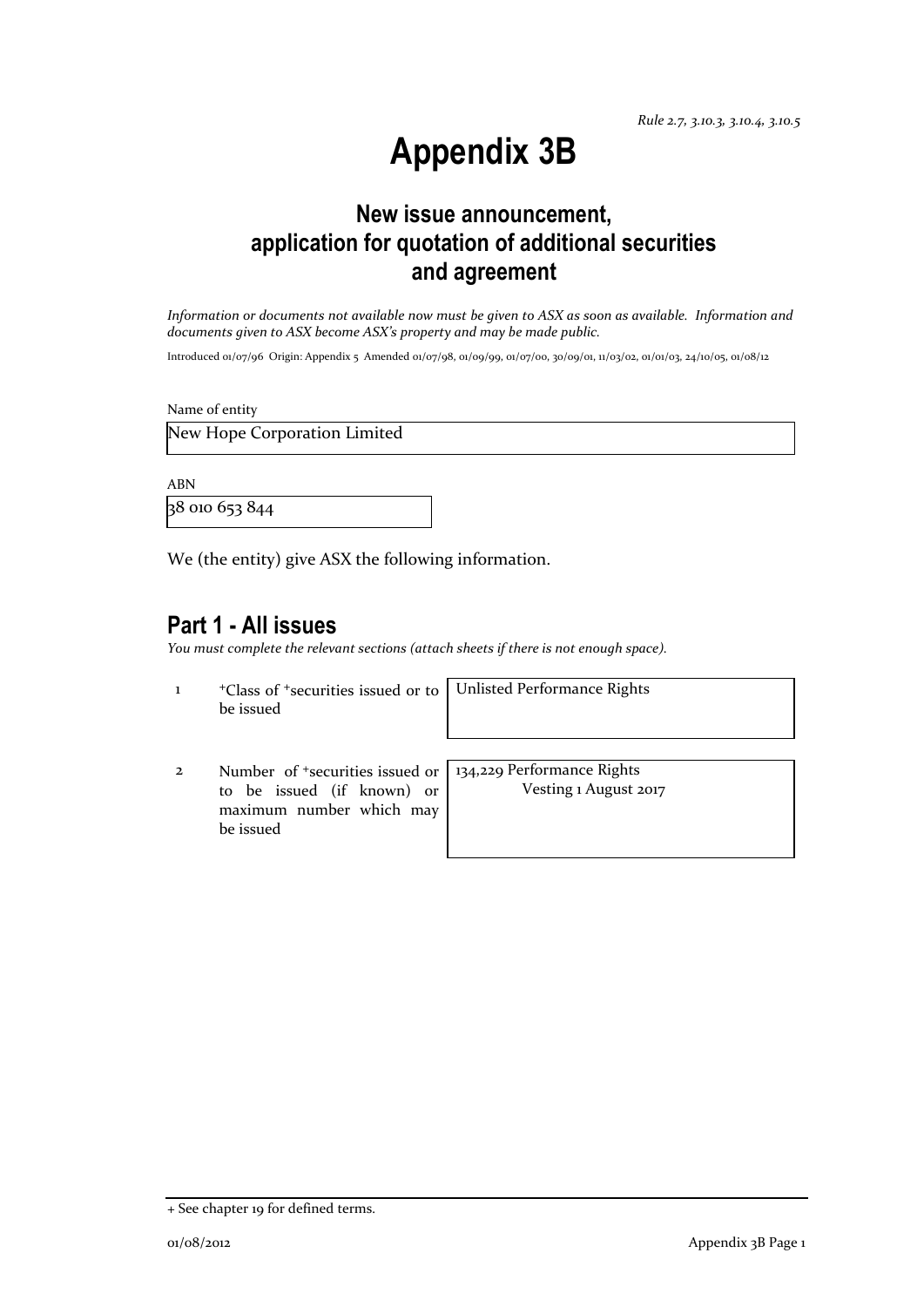3 Principal terms of the <sup>+</sup>securities (eg, if options, exercise price and expiry date; if partly paid <sup>+</sup>securities, the amount outstanding and due dates for payment; if <sup>+</sup>convertible securities, the conversion price and dates for conversion)

Performance Rights issued under the Employee Performance Right Share Plan on the following terms:

- a) the holder has a right to be issued Ordinary Shares vesting on 1 August 2017;
- b) vesting is subject to the employee remaining employed at 1 August 2017;
- c) the number of rights that vest is subject to satisfaction of the following performance conditions and their respective weightings:
	- i. Shareholder Value (50%)
	- ii. Project Development \ M&A ( $25\%$ )
	- iii. Strategic Plan (25%);
- d) rights expire on the date the employee ceases to be employed; and
- e) the exercise price is nil.
- 4 Do the +securities rank equally in all respects from the date of allotment with an existing +class of quoted +securities?

If the additional securities do not rank equally, please state:

- the date from which they do
- the extent to which they participate for the next dividend, (in the case of a trust, distribution) or interest payment
- the extent to which they do not rank equally, other than in relation to the next dividend, distribution or interest payment

5 Issue price or consideration Nil

6 Purpose of the issue (If issued as consideration for the acquisition of assets, clearly identify those assets)

No, shares issued upon the vesting of Performance Rights will rank equally with existing Ordinary Shares.

Performance Rights issued under the Employee Performance Share Rights Plan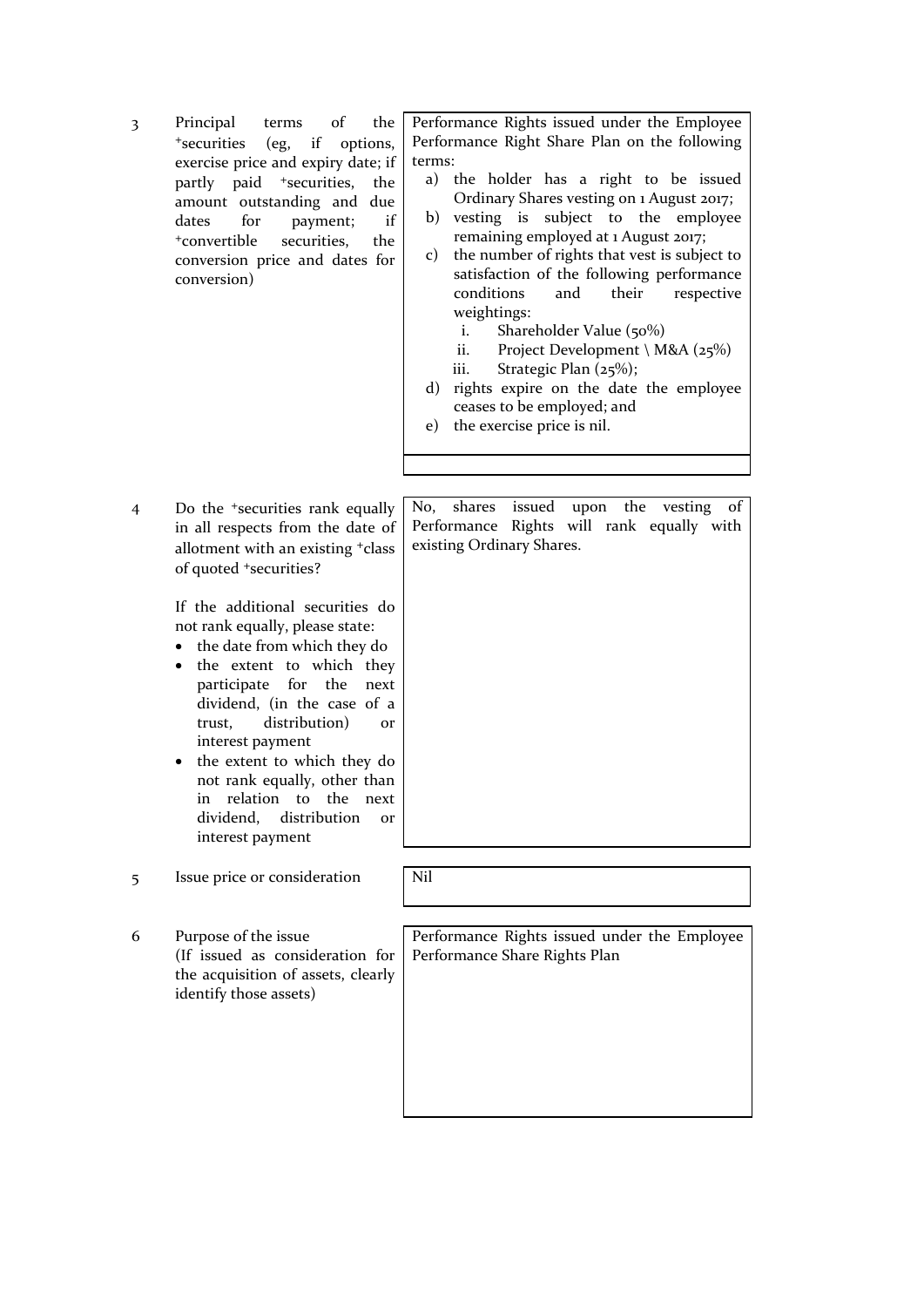+ See chapter 19 for defined terms.

6a Is the entity an +eligible entity No that has obtained security holder approval under rule 7.1A?

> If Yes, complete sections 6b – 6h *in relation to the +securities the subject of this Appendix 3B*, and comply with section 6i

- 6b The date the security holder resolution under rule 7.1A was passed
- 6c Number of +securities issued without security holder approval under rule 7.1
- 6d Number of +securities issued with security holder approval under rule 7.1A
- 6e Number of +securities issued with security holder approval under rule 7.3, or another specific security holder approval (specify date of meeting)
- 6f Number of securities issued under an exception in rule 7.2
- 6g If securities issued under rule 7.1A, was issue price at least 75% of 15 day VWAP as calculated under rule 7.1A.3? Include the issue date and both values. Include the source of the VWAP calculation.
- 6h If securities were issued under rule 7.1A for non-cash consideration, state date on which valuation of consideration was released to ASX Market Announcements
- 6i Calculate the entity's remaining issue capacity under rule 7.1 and rule 7.1A – complete Annexure 1 and release to ASX Market Announcements

| Ńо |  |  |  |
|----|--|--|--|
|    |  |  |  |
|    |  |  |  |
|    |  |  |  |
|    |  |  |  |
|    |  |  |  |
|    |  |  |  |

N/A

N/A

N/A

N/A

N/A

N/A

N/A

N/A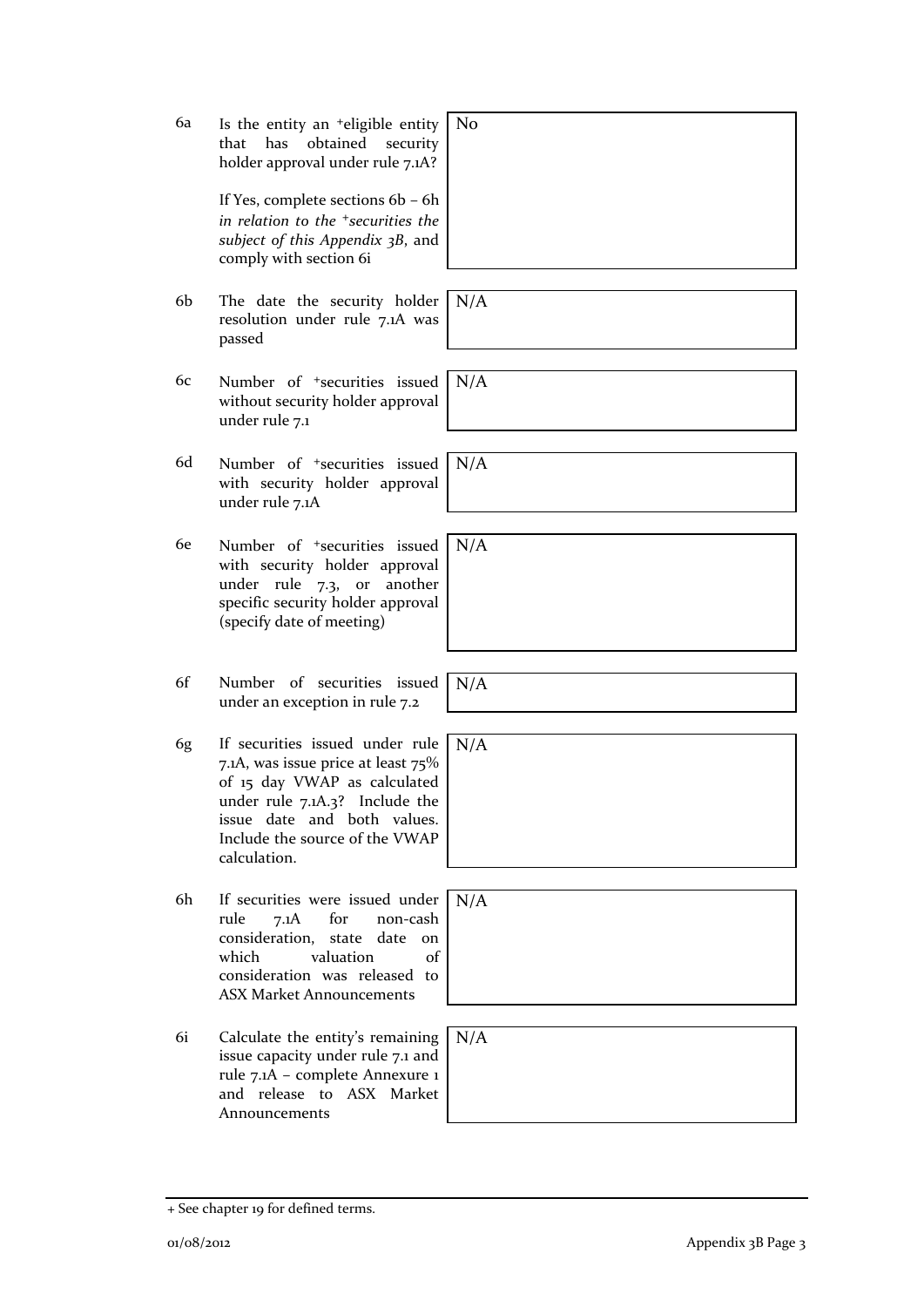| Dates of entering <sup>+</sup> securities 12 December 2014<br>into uncertificated holdings or<br>despatch of certificates |  |
|---------------------------------------------------------------------------------------------------------------------------|--|
|                                                                                                                           |  |

8 Number and <sup>+</sup>class of all <sup>+</sup>securities quoted on ASX (*including* the securities in section 2 if applicable)

|   | Number      | <sup>+</sup> Class     |
|---|-------------|------------------------|
| 1 | 830,999,449 | <b>Ordinary Shares</b> |
| K |             |                        |
| n |             |                        |
|   |             |                        |
|   |             |                        |
|   |             |                        |
|   |             |                        |

|                                                                                                                                                             | Number                                                                                                | <sup>+</sup> Class                    |
|-------------------------------------------------------------------------------------------------------------------------------------------------------------|-------------------------------------------------------------------------------------------------------|---------------------------------------|
| Number and <sup>+</sup> class of all<br>$\mathbf Q$<br>*securities not quoted on ASX<br>( <i>including</i> the securities<br>in<br>section 2 if applicable) | Performance Rights<br>(on vesting the<br>rights require the<br>issue of $216,334$<br>Ordinary Shares) |                                       |
|                                                                                                                                                             | 51,277                                                                                                | 1 August 2015<br>Performance Rights   |
|                                                                                                                                                             | 30,828                                                                                                | $1$ August 2016<br>Performance Rights |
|                                                                                                                                                             | 134,229                                                                                               | 1 August 2017<br>Performance Rights   |
|                                                                                                                                                             |                                                                                                       |                                       |

10 Dividend policy (in the case of a trust, distribution policy) on the increased capital (interests)

Performance Rights - no dividend is payable. On vesting, dividends are payable on the Ordinary Shares issued

# **Part 2 - Bonus issue or pro rata issue**

| 11 | holder approval<br>Is security                                |  |
|----|---------------------------------------------------------------|--|
|    | required?                                                     |  |
|    |                                                               |  |
| 12 | Is the issue renounceable or non-<br>renounceable?            |  |
|    |                                                               |  |
| 13 | Ratio in which the <sup>+</sup> securities<br>will be offered |  |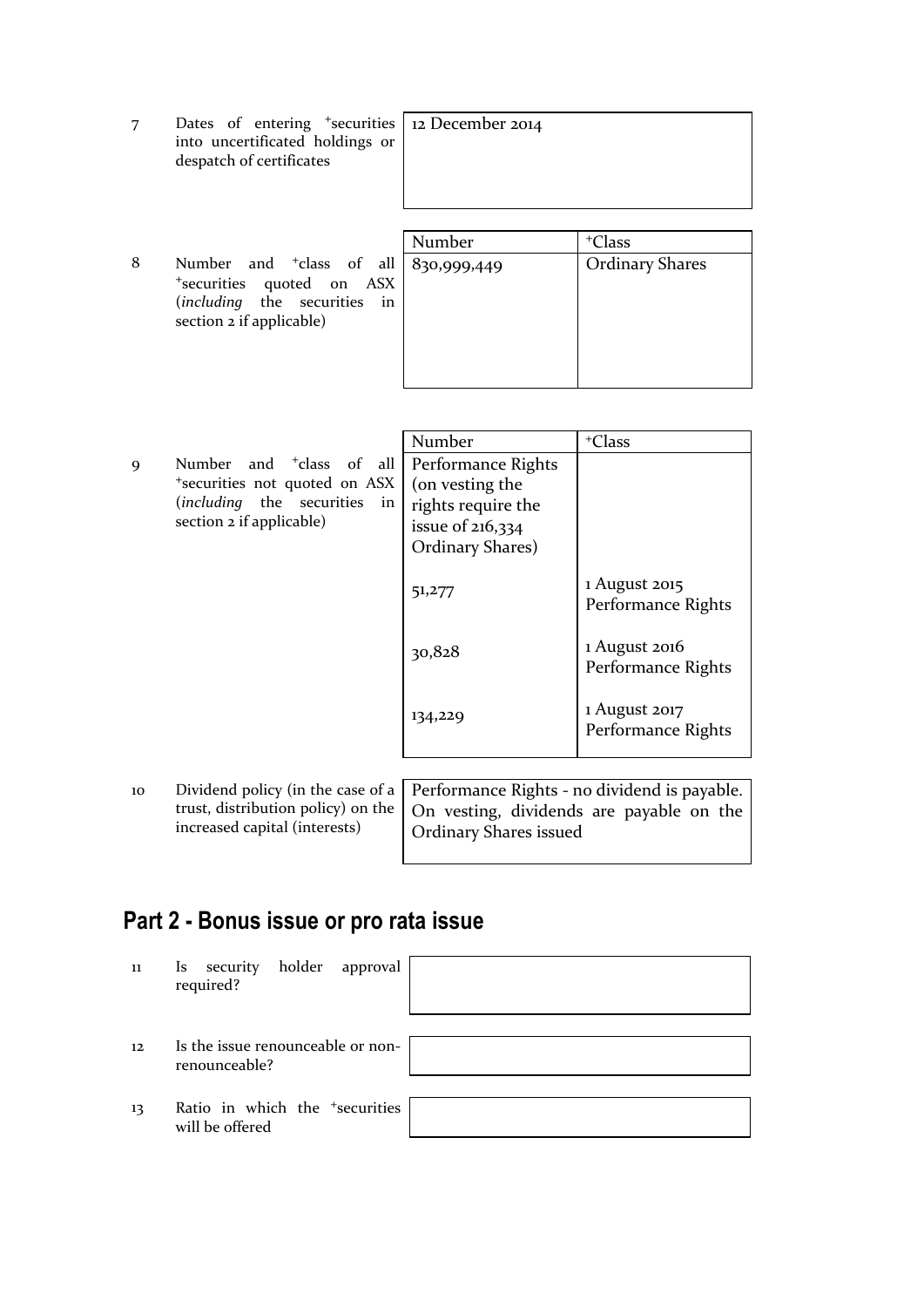| 14      | <sup>+</sup> Class of <sup>+</sup> securities to which the<br>offer relates                                                                                                                                                                     |
|---------|-------------------------------------------------------------------------------------------------------------------------------------------------------------------------------------------------------------------------------------------------|
| $15 \,$ | determine<br>+Record date<br>to<br>entitlements                                                                                                                                                                                                 |
| 16      | different<br>Will<br>holdings<br>on<br>registers (or subregisters) be<br>for<br>aggregated<br>calculating<br>entitlements?                                                                                                                      |
| 17      | Policy for deciding entitlements<br>in relation to fractions                                                                                                                                                                                    |
| 18      | Names of countries in which the<br>entity has <sup>+</sup> security holders who<br>will not be sent new issue<br>documents<br>Note: Security holders must be told how their<br>entitlements are to be dealt with.<br>Cross reference: rule 7.7. |
| 19      | of<br>Closing date for receipt<br>acceptances or renunciations                                                                                                                                                                                  |
| 20      | Names of any underwriters                                                                                                                                                                                                                       |
| 21      | Amount of any underwriting fee<br>or commission                                                                                                                                                                                                 |
| 22      | Names of any brokers to the<br>issue                                                                                                                                                                                                            |
| 23      | Fee or commission payable to<br>the broker to the issue                                                                                                                                                                                         |
| 24      | Amount of any handling fee<br>payable to brokers who lodge<br>acceptances or renunciations on<br>behalf of <sup>+</sup> security holders                                                                                                        |
| 25      | If the issue is contingent on<br>"security holders' approval, the<br>date of the meeting                                                                                                                                                        |
| 26      | Date entitlement and acceptance<br>form and prospectus or Product<br>Disclosure Statement will be sent<br>to persons entitled                                                                                                                   |

<sup>+</sup> See chapter 19 for defined terms.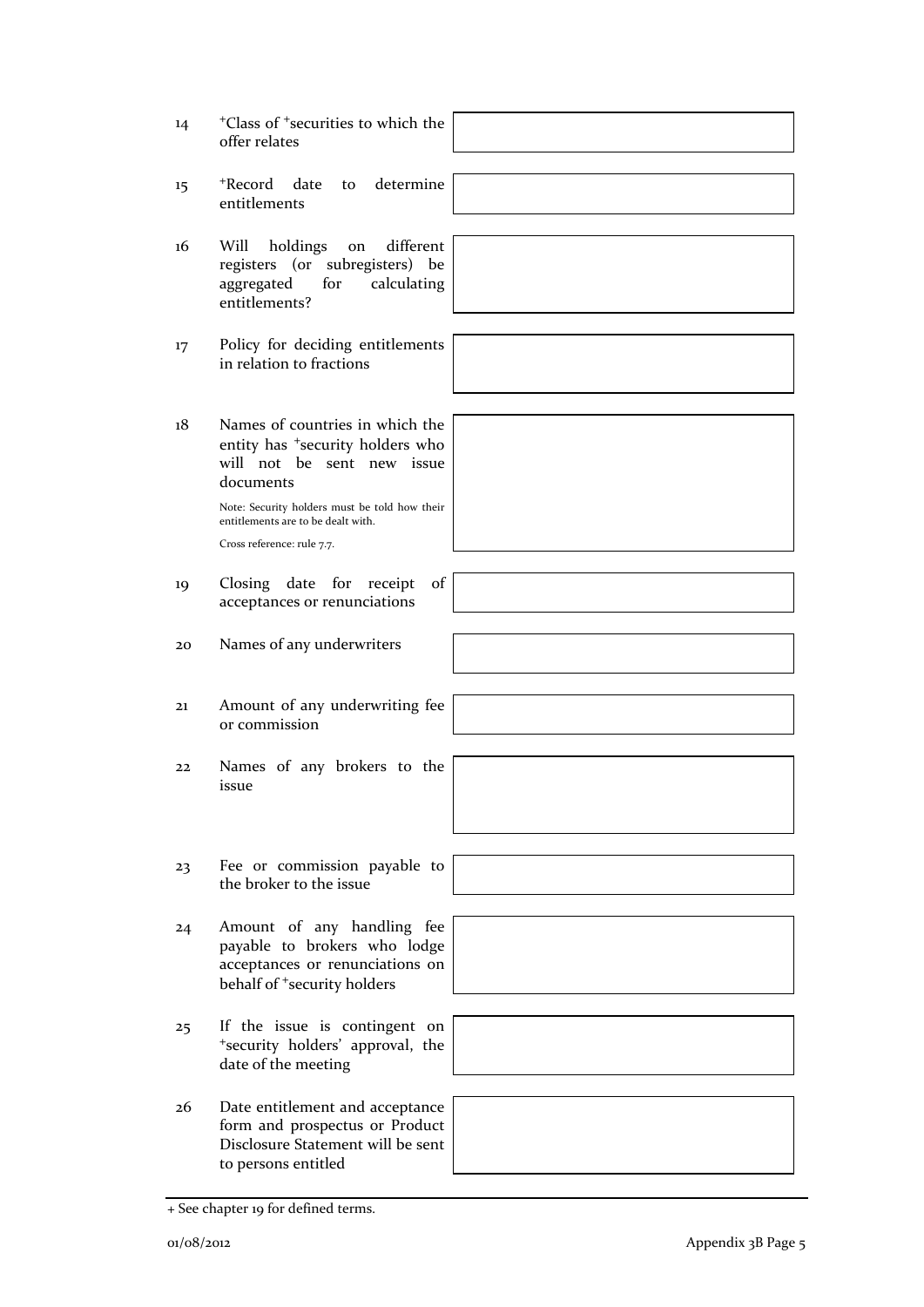- 27 If the entity has issued options, and the terms entitle option<br>holders to participate on to participate on exercise, the date on which notices will be sent to option holders
- 28 Date rights trading will begin (if applicable)
- 29 Date rights trading will end (if applicable)
- 30 How do <sup>+</sup>security holders sell their entitlements *in full* through a broker?
- 31 How do <sup>+</sup>security holders sell *part* of their entitlements through a broker and accept for the balance?
- 32 How do <sup>+</sup>security holders dispose of their entitlements (except by sale through a broker)?

| 33 | <sup>+</sup> Despatch date |
|----|----------------------------|
|----|----------------------------|

## **Part 3 - Quotation of securities**

*You need only complete this section if you are applying for quotation of securities*

- 34 Type of securities (*tick one*)
- (a) Securities described in Part 1

(b) All other securities

Example: restricted securities at the end of the escrowed period, partly paid securities that become fully paid, employee incentive share securities when restriction ends, securities issued on expiry or conversion of convertible securities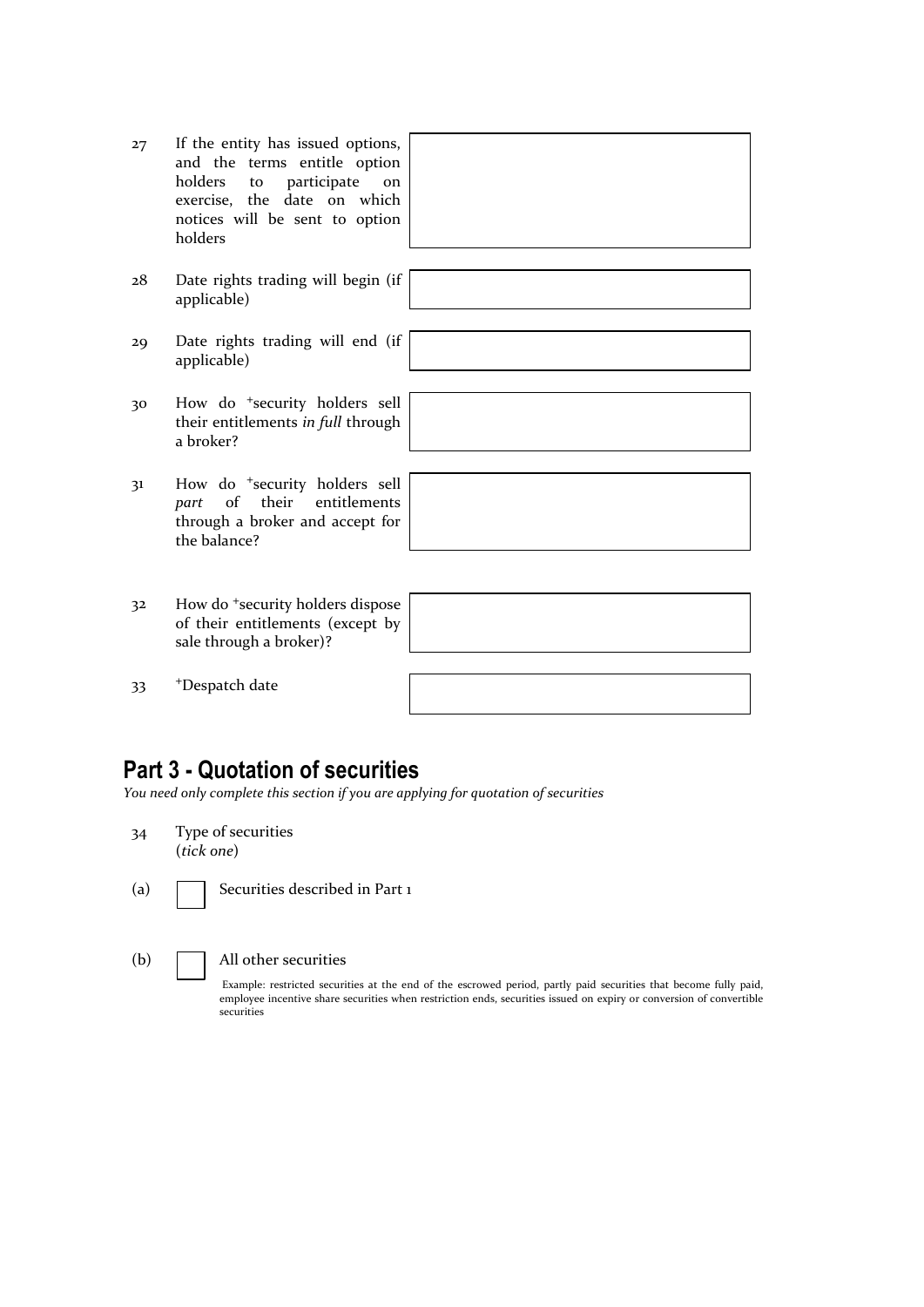### **Entities that have ticked box 34(a)**

#### **Additional securities forming a new class of securities**

*Tick to indicate you are providing the information or documents*

| -35 | If the 'securities are 'equity securities, the names of the 20 largest holders of the<br>additional *securities, and the number and percentage of additional *securities<br>held by those holders                                                     |
|-----|-------------------------------------------------------------------------------------------------------------------------------------------------------------------------------------------------------------------------------------------------------|
| 36  | If the 'securities are 'equity securities, a distribution schedule of the additional<br>*securities setting out the number of holders in the categories<br>$1 - 1,000$<br>$1,001 - 5,000$<br>$5,001 - 10,000$<br>10,001 - 100,000<br>100,001 and over |
| 37  | A copy of any trust deed for the additional +securities                                                                                                                                                                                               |

### **Entities that have ticked box 34(b)**

- 38 Number of securities for which <sup>+</sup>quotation is sought
- 39 Class of <sup>+</sup>securities for which quotation is sought
- 40 Do the <sup>+</sup>securities rank equally in all respects from the date of allotment with an existing <sup>+</sup>class of quoted <sup>+</sup>securities?

If the additional securities do not rank equally, please state:

- the date from which they do
- the extent to which they participate for the next dividend, (in the case of a trust, distribution) or interest payment
- the extent to which they do not rank equally, other than in relation to the next dividend,<br>distribution or interest distribution or payment

| ı<br>f         |  |
|----------------|--|
|                |  |
| 3              |  |
|                |  |
|                |  |
| t              |  |
|                |  |
|                |  |
|                |  |
| $\overline{r}$ |  |
| ţ              |  |
|                |  |
| 1<br>t         |  |
|                |  |
|                |  |
| $\mathbf{C}$   |  |
| $\mathbf{a}$   |  |
|                |  |
| ,<br>t         |  |
|                |  |
|                |  |

<sup>+</sup> See chapter 19 for defined terms.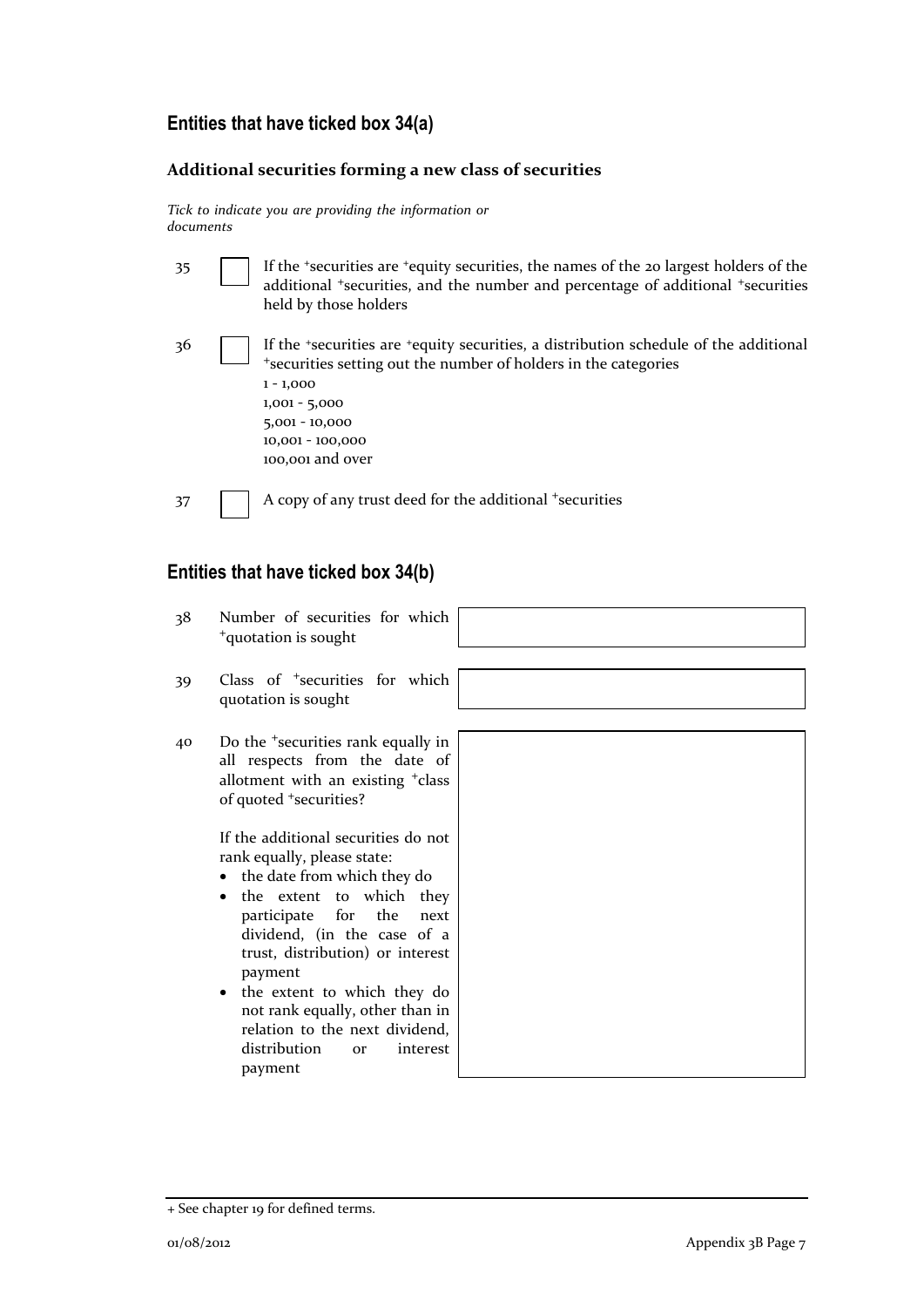41 Reason for request for quotation now Example: In the case of restricted securities, end of restriction period

> (if issued upon conversion of another security, clearly identify that other security)

42 Number and <sup>+</sup>class of all <sup>+</sup>securities quoted on ASX (*including* the securities in clause 38)

#### **Quotation agreement**

- 1 <sup>+</sup>Quotation of our additional <sup>+</sup>securities is in ASX's absolute discretion. ASX may quote the <sup>+</sup>securities on any conditions it decides.
- 2 We warrant the following to ASX.
	- The issue of the +securities to be quoted complies with the law and is not for an illegal purpose.
	- There is no reason why those +securities should not be granted <sup>+</sup>quotation.
	- An offer of the <sup>+</sup>securities for sale within 12 months after their issue will not require disclosure under section  $707(3)$  or section  $1012C(6)$  of the Corporations Act.

Note: An entity may need to obtain appropriate warranties from subscribers for the securities in order to be able to give this warranty

- Section 724 or section 1016E of the Corporations Act does not apply to any applications received by us in relation to any +securities to be quoted and that no-one has any right to return any +securities to be quoted under sections 737, 738 or 1016F of the Corporations Act at the time that we request that the <sup>+</sup>securities be quoted.
- If we are a trust, we warrant that no person has the right to return the <sup>+</sup>securities to be quoted under section 1019B of the Corporations Act at the time that we request that the +securities be quoted.
- 3 We will indemnify ASX to the fullest extent permitted by law in respect of any claim, action or expense arising from or connected with any breach of the warranties in this agreement.